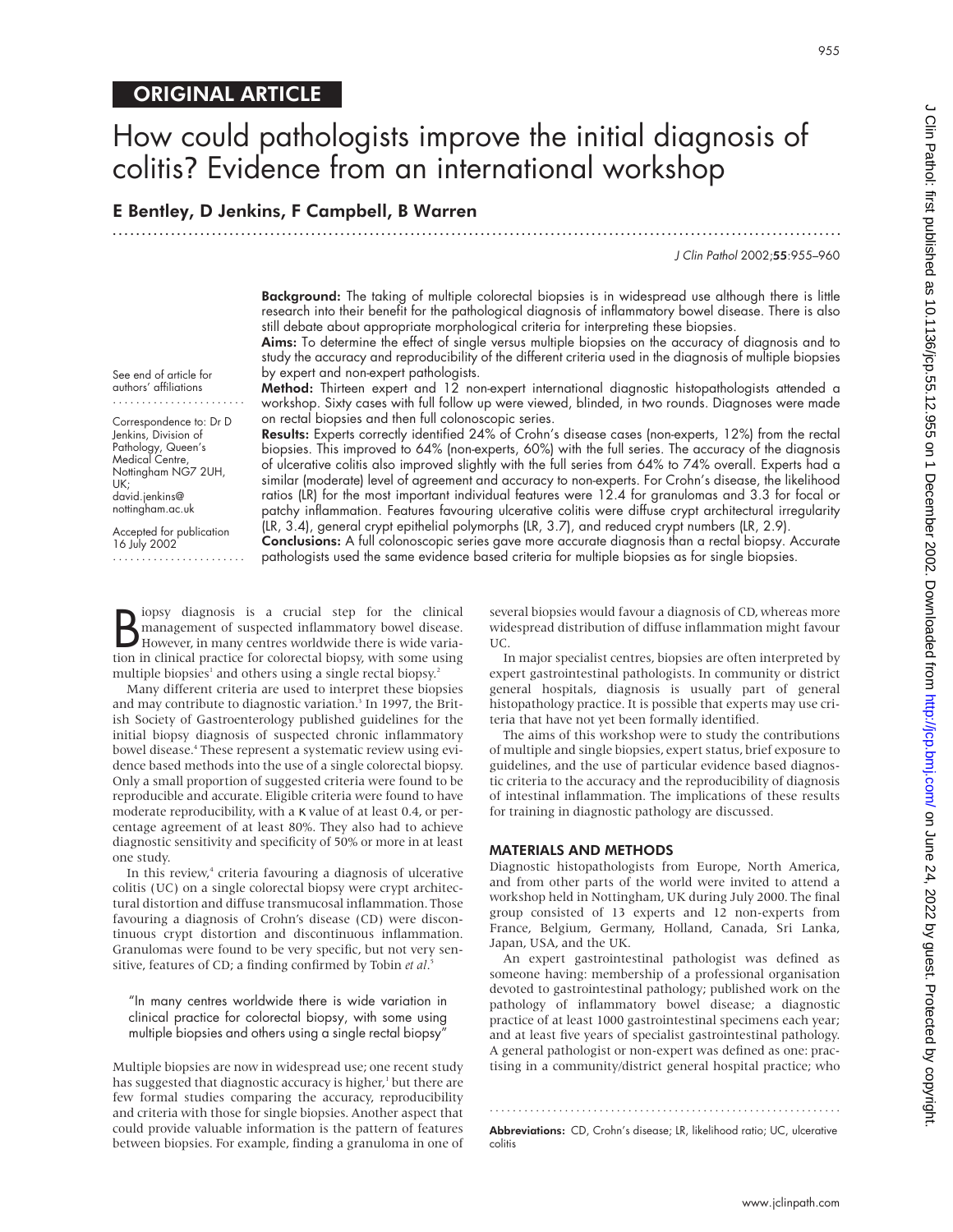Table 1 Number\* and percentage (in parenthesis) of patients with Crohn's disease and ulcerative colitis (UC) correctly diagnosed by 13 experts and 12 non-experts on the rectal biopsies and full series in rounds 1 and 2

|                              | Crohn's disease |                           | <b>UC</b>      |                           |
|------------------------------|-----------------|---------------------------|----------------|---------------------------|
|                              | <b>Experts</b>  | Non-experts               | <b>Experts</b> | Non-experts               |
| Round 1<br>Rectal<br>Overall | 39 (17) [18]    | 31(14)[10]<br>70 (16)     | 190 (65) [21]  | 170 (62) [15]<br>360 (64) |
| Full series<br>Overall       | 130 (56) [15]   | 109 (50) [10]<br>239 (53) | 213 (74) [24]  | 195 (72) [16]<br>408 (73) |
| Round 2<br>Rectal<br>Overall | 58 (24) [8]     | 26 (12) [7]<br>84 (18)    | 195 (66) [15]  | 170 (62) [14]<br>365 (64) |
| Full series<br>Overall       | 152 (64) [9]    | 131 (60) [10]<br>283(62)  | 212 (73) [22]  | 203 (76) [20]<br>415 (74) |

available for each category. If all cases had been viewed, for CD n=247 (experts) and 228 (non-experts). If

all UC cases had been viewed n=312 (experts) and 288 (non-experts).

had no nationally declared interest/involvement in gastrointestinal pathology or publications, and whose involvement with gastrointestinal pathology was less than 40% of the workload.

At the start of the meeting, participants were asked to complete a questionnaire about their background and practices, and a questionnaire about what they considered to be the important diagnostic histological features of UC, CD, infective colitis, and microscopic colitis.

The format of the workshop was a first round of case viewing, followed by a discussion about features and evidence based guidelines. For the second round the cases were renumbered in random order and viewed again. All cases were viewed blinded to the clinical history. The meeting ended with a discussion about the cases and an open general review of cases in relation to their outcome.

There were 60 cases for viewing. All these cases were initial colonoscopic series and had at least five years of follow up of clinical and pathological outcomes, so that a definitive diagnosis could be given. Cases consisted of a rectal or rectosigmoid biopsy slide plus four to six (median, five) slides from other sites in the colon and ileum. There were eight possible categories of diagnosis with 19 cases of CD, 24 of UC, five normal, four each of indeterminate and infective colitis, and four other cases consisting of two collagenous colitis and one case each of tuberculosis and graft versus host disease.

Data collection sheets were completed for each case. There was space to indicate which features were important for the particular slide, and whether a feature helped make or change the diagnosis. Pathologists were asked to give a diagnosis after viewing the first rectal slide, then a further diagnosis after viewing the full colonoscopic series. Participants were identified by randomly allocated number only.

The choices of diagnosis were CD, UC, normal, or other, with a free text field for the "other" diagnosis. Where both CD and UC had been selected, but no other diagnosis, this was coded as indeterminate. With any other combinations the stated "other" diagnosis—for example, collagenous or infective colitis—was used if available. If not, the diagnosis was coded as "other". Individual features were recorded as present or absent. Twenty eight features were used for the first round. During the discussion session after round one, eight were excluded from the list or combined, and three relating to the terminal ileum were added by request of the participants. This gave a choice of 23 features for the second round. Because of time constraints, not all cases were viewed by all pathologists

in each round. The 32 cases viewed by all 25 pathologists (complete cases) in each round were used for comparing the features used in the second round. With regard to the features, we compared cases that were correctly diagnosed, regardless of the type of pathologist.

Pathologists were asked to choose which features were important for the diagnosis. For each feature the number of complete cases, with 50% or more of all pathologists selecting that feature, was determined. Likelihood ratios (LR) were calculated for each individual feature, to determine whether they favoured CD or UC. These express the odds that a feature is present in a case with (as opposed to without) the target disorder. Good discriminatory odds are less than 0.1 and greater than  $10.0$ . $<sup>6</sup>$ </sup>

Interobserver agreement was assessed using the κ statistic. Standard errors were estimated by bootstrap resampling, using 200 samples and the Resampling Stats EXCEL add-in. This allows for non-independence in the observations (for example, in comparing the effect on agreement of having the full series as well). A  $\kappa$  score of 0.4 is considered moderate agreement.<sup>7</sup> Other statistics used were  $\chi^2$  for categorical comparisons and Mann-Whitney U for comparisons between non-parametric ordinal data.

# RESULTS

The second round represented the optimal achievement of all pathologists and the results for this are presented in detail. Differences between first and second rounds are presented where appropriate.

## Multiple biopsies improve accuracy of diagnosis

Table 1 compares the percentage of diagnoses, from cases with a final clinical pathological reference diagnosis of CD or UC, correctly identified by experts and non-experts using the rectal biopsies and full series. Results were similar for both rounds. In the second round only 18% of reference CD cases were correctly diagnosed overall on the rectal biopsies, whereas 62% were correct with the full series. The consensus diagnosis for CD cases given by most of the 25 participants using the full series was CD in 15 of 19 cases, UC in two cases, and one each of infective colitis and normal. Total agreement by all pathologists on a case using the full series was achieved for only one case by experts and for two cases by non-experts.

In contrast, the percentage of UC cases correctly diagnosed improved only from 64%, using the rectal biopsies, to 74% with the full series in the second round, almost identical to the first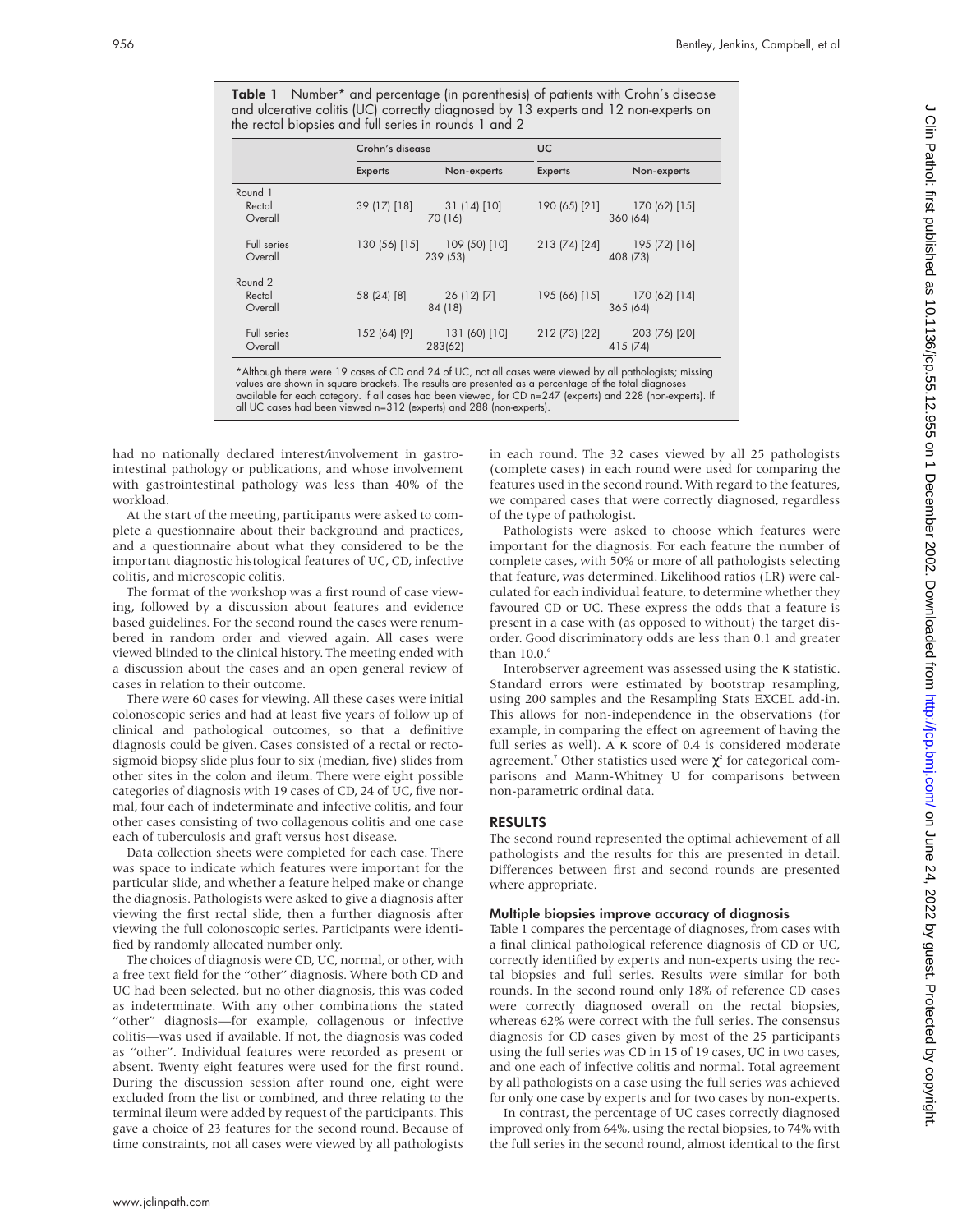Table 2 Features used: number of cases where 50% or more of all pathologists correctly identifying each case selected feature as important and likelihood ratios (LR) for features distinguishing between Crohn's disease (CD) and ulcerative colitis (UC)

|                                              | $CD (n=12)$        |           | $UC (n=12)$        |           |
|----------------------------------------------|--------------------|-----------|--------------------|-----------|
|                                              | Number of<br>cases | <b>LR</b> | Number of<br>cases | <b>LR</b> |
| Architecture                                 |                    |           |                    |           |
| (1) Focal crypt architectural irregularity   | 8                  | 1.7       | $\overline{2}$     | 0.6       |
| (2) Diffuse crypt architectural irregularity |                    | 0.3       | 11                 | 3.4       |
| (3) Reduced crypt numbers/atrophy            | $\overline{2}$     | 0.3       | 9                  | 2.9       |
| Chronic inflammation                         |                    |           |                    |           |
| (4) Focal or patchy                          | 8                  | 3.3       | 1                  | 0.3       |
| (5) Basal plasma cells                       | 5                  | 0.4       | 12                 | 2.3       |
| (6) Diffuse superficial inflammation         |                    | 0.6       | $\Omega$           | 1.1       |
| (7) Diffuse transmucosal inflammation        | $\overline{7}$     | 0.5       | 12                 | 1.8       |
| (8) Granulomas (mucin)                       | $\mathbf 0$        | 2.0       | $\Omega$           | 0.5       |
| (9) Granulomas (epithelioid)                 | $\overline{7}$     | 12.4      | $\Omega$           | 0.1       |
| Polymorph inflammation                       |                    |           |                    |           |
| (10) Lamina propria polymorphs               | 10                 | 0.9       | 11                 | 1.2       |
| (11) Focal crypt epithelial polymorphs       | 9                  | 1.1       | 6                  | 1.0       |
| (12) General crypt epithelial polymorphs     |                    | 0.3       | 3                  | 3.7       |
| (13) Crypt abscess                           | $\overline{7}$     | 0.6       | 10                 | 1.8       |
| (14) Polymorph exudate                       |                    | 0.6       | $\overline{4}$     | 1.6       |
| Epithelial changes                           |                    |           |                    |           |
| (15) Erosion/ulceration                      | $\overline{4}$     | 1.2       | 3                  | 0.7       |
| (16) Mucin depletion                         | 3                  | 0.6       | 9                  | 1.7       |
| (17) Paneth cells distal to hepatic flexure  | $\Omega$           | 0.7       | $\Omega$           | 1.8       |
| Epithelial associated changes                |                    |           |                    |           |
| (18) Increased intraepithelial lymphocytes   | $\Omega$           | 2.5       | $\Omega$           | 0.4       |
| (19) Increased subepithelial collagen        | $\Omega$           | 1.0       | $\Omega$           | 1.0       |

round. For UC, the consensus diagnosis agreed with the reference standard in 21 of 24 cases, with the three remaining cases being diagnosed as CD. Total agreement by all the pathologists was achieved for three cases by the experts, whereas all the non-experts agreed on two cases.

With the normal cases, rectal biopsies and the full series gave similar results. On average, 61% of experts and 62% of non-experts correctly diagnosed these cases on the rectal biopsies, whereas for the full series the figures were 57% and 66%, respectively. The consensus diagnosis for all five cases was normal.

#### Evidence based criteria apply to multiple biopsies

There were 12 cases of Crohn's disease and 12 cases of UC for which the full series were viewed by all 25 pathologists (table 2). In the diagnosis of CD, the most discriminant feature was epithelioid granulomas, with an LR of 12.4. This was selected in seven of 12 cases by over half the pathologists who correctly identified each case. Other important features were focal or patchy inflammation (LR, 3.3), selected in eight of 12 cases. Some features were selected in a high number of cases, but had low LRs. For example, focal crypt architectural irregularity was selected in eight cases but had an LR of 1.7, whereas lamina propria polymorphs were selected in 10 cases but had an LR of 0.9.

The most discriminant features for UC were diffuse crypt architectural irregularity (LR, 3.4), selected in 11 of 12 cases, reduced crypt numbers (LR, 2.9) in nine of 12 cases, and basal plasma cells (LR, 2.3) in all cases. Diffuse crypt epithelial polymorphs had an LR of 3.7, but was only selected in three of 12 cases. Diffuse transmucosal inflammation, lamina propria polymorphs, and crypt abscesses were all selected in most cases, but had LRs of less than two.

#### Multiple biopsies increase yield of focal CD lesions

In 10 of 19 cases of CD the consensus diagnosis from the rectal biopsy was normal. The average number of pathologists changing diagnosis for each case after viewing the full series was 11 for CD and three for UC. Experts and non-experts were equally likely to change. The most important feature selected for changing to CD after viewing multiple biopsies was submucosal epithelioid granulomas, selected by both experts and non-experts, in a quarter of the cases. Other features considered important for the diagnosis of CD on multiple biopsies were focal crypt architectural irregularity, diffuse crypt architectural irregularity, and patchy inflammation.

There was no simple uniform pattern of interpretation of multiple biopsies, with a wide variation in features selected by individual pathologists. However, there were some trends that could be discerned (fig 1). For UC, most pathologists reported a pattern of more frequent abnormalities distally and a trend towards a decrease proximally for both focal and diffuse crypt architectural irregularity and for diffuse transmucosal inflammation. For CD, there was no clear pattern of involvement between proximal and distal biopsies, except for patchy inflammation, noted more frequently in proximal biopsies.

#### Expertise and exposure to guidelines

Experts and non-experts gave similar accuracy when diagnosing both CD and UC. There was very little difference between round 1 and 2 for UC (table 1). The percentages of UC cases correctly diagnosed by experts were 74% and 73%, and for non-experts 72% and 76%, for rounds 1 and 2, respectively. Both experts and non-experts improved in diagnosing CD after discussing the guidelines. The percentages of CD cases correctly diagnosed by experts were 56% and 64%, and for non-experts 50% and 60%, for rounds 1 and 2, respectively.

#### **Reproducibililty**

Reproducibility was poor for CD on the rectal biopsies ( $\kappa$  = 0.18 for both experts and non-experts) and only achieved moderate agreement with the full series ( $\kappa = 0.43$  and 0.38, respectively; table 3). Both experts and non-experts were more likely to agree about the diagnosis of UC. On the rectal biopsies, κ scores were 0.56 and 0.39, with slightly better agreement on the full series of 0.64 for experts and 0.53 for non-experts, respectively.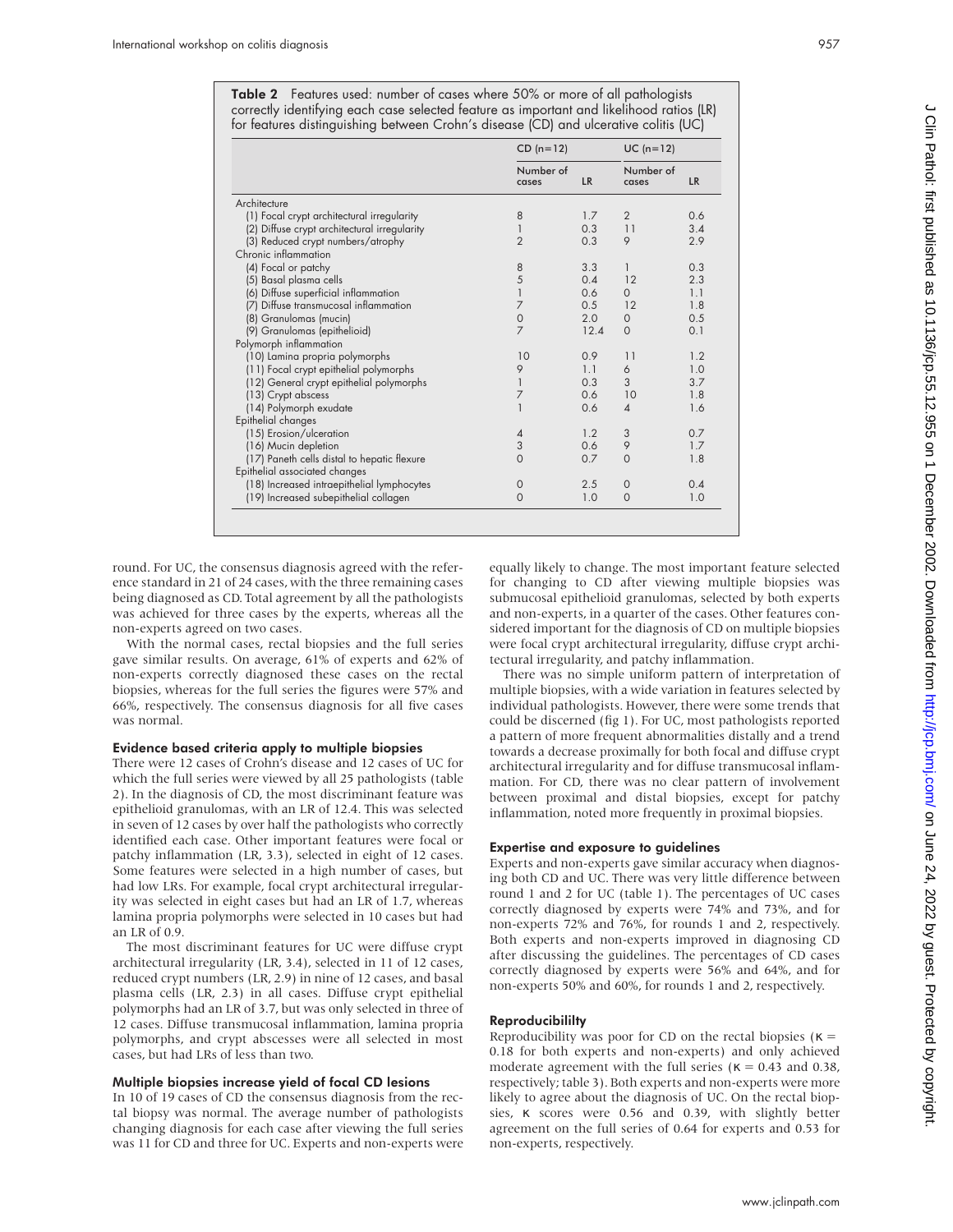

Figure 1 Number of biopsies with selected feature in cases with a consensus diagnosis of Crohn's disease (CD) and ulcerative colitis (UC). The selected features are: (A) focal crypt architectural irregularity; (B) Diffuse crypt architecture irregularity; (C) granulomas; (D) focal inflammation; (E) patchy inflammation; and (F) diffuse transmucosal inflammation. Biopsy 1 is the rectal biopsy, and biopsies 2 to 4 are progressively more proximal.

Interobserver agreement was moderate for the normal cases ( $\kappa = 0.47$  experts, 0.49 non-experts) and for collagenous colitis ( $\kappa = 0.57$  experts, 0.43 non-experts; table 3). There was virtually no interobserver agreement for indeterminate colitis. The consensus diagnosis for these four cases was CD for three cases and collagenous colitis for one case. There was no useful level of interobserver agreement on the categories of infective colitis, graft versus host disease, and tuberculosis.

# **DISCUSSION**

Our study demonstrates the value of multiple colonoscopic biopsies and the importance of evidence based criteria in the initial diagnosis of colitis. It also showed that experts did not offer more accurate diagnoses than non-experts or possess special criteria for better diagnosis.

There is limited research on the use of multiple biopsies, despite this being common practice. The best diagnostic

|                    | Experts (rectal)                 | Non-experts (rectal)             | Experts (full series)            | Non-experts (full series) |
|--------------------|----------------------------------|----------------------------------|----------------------------------|---------------------------|
| Crohn's disease    | $0.18$ $[-0.01$ to $0.38]$       | $018$ $[-0.01$ to 0.38)          | $0.43$ (0.32 to 0.53)            | $0.38$ $(0.28$ to $0.49)$ |
| Ulcerative colitis | $0.56$ $(0.45$ to $0.67)$        | $0.39$ (0.30 to 0.48)            | $0.64$ (0.55 to 0.74)            | $0.53$ (0.44 to 0.63)     |
| Indeterminate      | $0.09$ (0.03 to 0.15)            | $0.06$ $(0.01$ to $0.11)$        | $0.07$ $(0.02 \text{ to } 0.11)$ | $-0.03$ $[-0.12$ to 0.05) |
| Normal             | 0.57 (0.45 to 0.69)              | $0.55$ $(0.45$ to $0.64)$        | $0.47$ (0.24 to 0.71)            | 0.49 (0.26 to 0.73)       |
| Infective          | $0.21$ $[-0.02$ to $0.43]$       | $0.11$ $(0.04 \text{ to } 0.18)$ | $0.28$ (0.06 to 0.50)            | $0.14$ $(0.03$ to $0.25)$ |
| Collagenous        | 0.52 (0.14 to 0.90)              | $0.41$ (0.10 to 0.73)            | 0.57 (0.24 to 0.90)              | 0.43 (0.20 to 0.66)       |
| Graft versus host  | 0.05 (0.02 to 0.08)              | $0.02$ $[-0.02$ to $0.07]$       | $0.19$ (0.03 to 0.34)            | $0.15$ (0.04 to 0.25)     |
| Tuberculosis       | $0.04$ $(0.02 \text{ to } 0.06)$ |                                  | $-0.02$ $[-0.08$ to 0.05)        |                           |
| Overall            | $0.35$ (0.29 to 0.42)            | $0.29$ (0.24 to 0.34)            | $0.43$ (0.36 to 0.51)            | $0.39$ (0.32 to 0.45)     |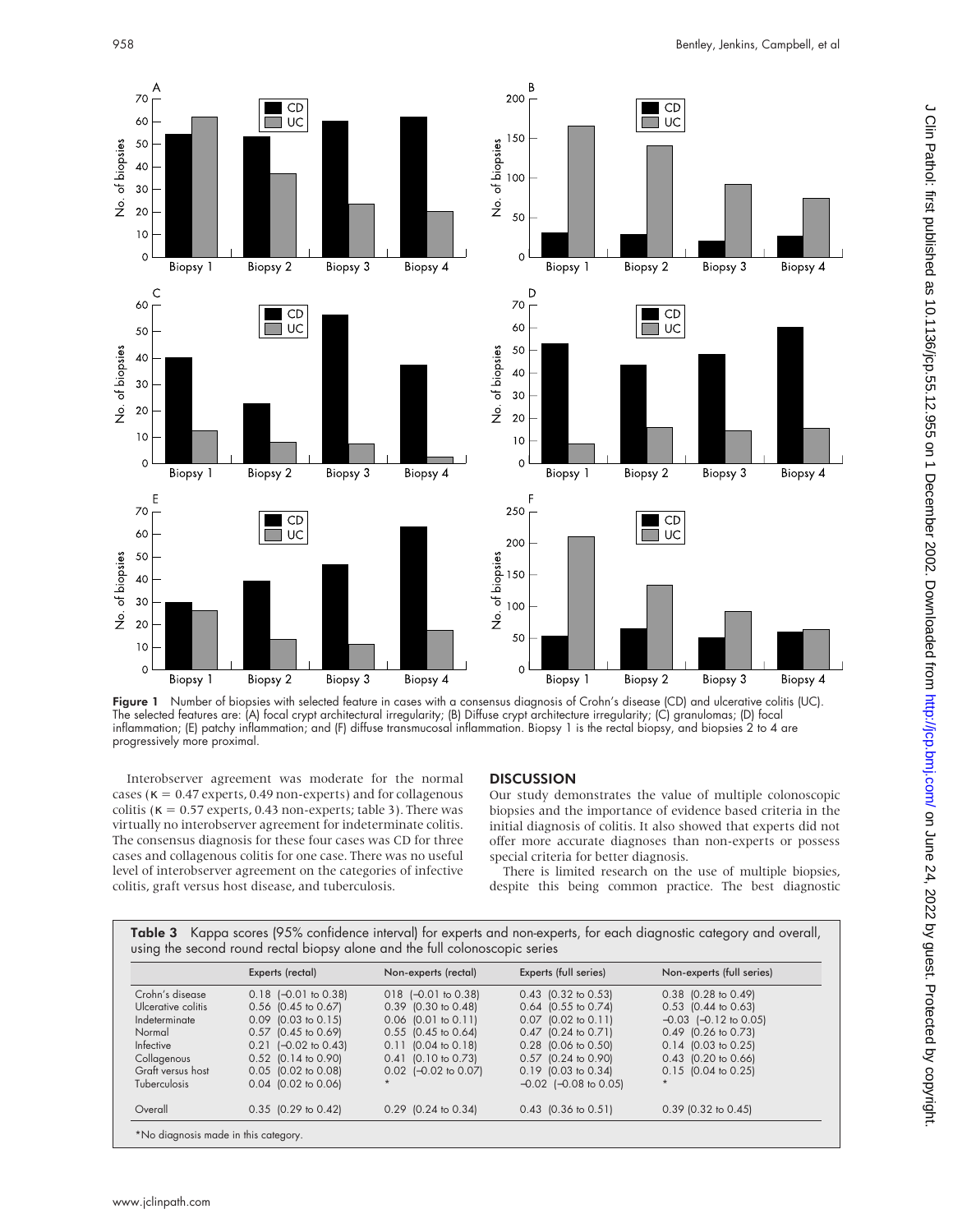accuracy, for both experts and non-experts in the study, came from the examination of a full series, particularly for CD. Using a full colonoscopic biopsy series, rather than a single rectal biopsy, produced the largest diagnostic improvement. The percentage of correct diagnoses of CD against a reference standard increased from 12% to 60% for non-experts and 24% to 64% for experts. The diagnostic improvement using multiple biopsies for UC was 7% for experts and 14% for non-experts. Although the clinical relevance of examining rectal biopsies alone in suspected cases of CD may be questioned by some, the provision of a single biopsy is still common practice in some areas. Hence, the importance of establishing the need for a full biopsy series.

"Using a full colonoscopic biopsy series, rather than a single rectal biopsy, produced the largest diagnostic improvement"

The most common diagnosis given for the rectal biopsies, in the cases of CD where the diagnosis was made on the series and not on the rectal biopsy, was "normal". The presence of focal inflammation, focal architectural irregularity, or epithelioid granulomas in other biopsies helped to determine the diagnosis. Multiple biopsies allowed more accurate diagnoses by confirming the presence of these features. This is consistent with the biological nature of the diseases where CD is patchy and often spares the rectum. Diffuse chronic inflammation within individual biopsies and in multiple sequential biopsies was found to help distinguish UC from CD by Konuma *et al*. 8

The use of criteria by pathologists who made accurate diagnoses of the two diseases was determined. These criteria were consistent with those identified from previous studies of reproducibility and accuracy, summarised in the British Society of Gastroenterology guidelines.<sup>4</sup> From the data in our current study likelihood ratios for these were calculated. Important features for the diagnosis of CD were granulomas (LR, 12.4) and focal or patchy inflammation (LR, 3.3). Similarly for UC, important features were diffuse crypt epithelial polymorphs (LR, 3.7), diffuse crypt architectural irregularity (LR, 3.4), reduced crypt numbers/atrophy (LR, 2.9), and basal plasma cells (LR, 2.3).

Expertise in this area did not guarantee better reproducibility, or accuracy, because experts were only marginally better than non-experts in our study. It has to be stressed, however, that the aim of this interobserver study was to investigate morphological criteria in controlled viewing conditions, rather than full diagnostic competence per se. The lack of clinical and radiological data supporting the diagnoses may have affected experts more than non-experts, because they may use this additional information with greater sophistication than general pathologists.

One of the areas in which expertise was thought to lie was through the use of unpublished unidentified criteria or interpretation. However, we identified no new criteria, previously confined to expert practice. It is possible that nonexperts improved their performance because they were provided with a template and discussion of criteria that helped them, whereas the experts were already more familiar with the criteria. The role of the expert should be to provide the best evidence based descriptions of disease so that others can use this information. Discussion of the guidelines in between rounds of viewing marginally improved performance. However, a more formal assessment of the effect of guidelines was not undertaken.

The workshop confirmed previous findings that both the reproducibility and accuracy of diagnosis were only moderately good for experts and non-experts. Reproducibility was moderate or poor  $(\kappa < 0.6)$  for all diagnostic categories for both experts and non-experts. However, the use of multiple biopsies improved reproducibility compared with rectal

### Take home messages

- A full colonoscopic series gave more accurate diagnosis than a single rectal biopsy, particularly in Crohn's disease (CD), where it improved from 24% correctly diagnosed (non-experts, 12%) to 64% (non-experts, 60%)
- The improvement for the diagnosis of ulcerative colitis (UC) was less pronounced, with an overall improvement from 64% to 74%
- Features favouring CD were granulomas and focal or patchy inflammation, those favouring UC were diffuse crypt architectural irregularity, general crypt epithelial polymorphs, and reduced crypt numbers
- Accurate pathologists used the same evidence based criteria for multiple biopsies as for single biopsies, and when using these criteria the performance of the experts and nonexperts was very similar
- The workshop approach is an excellent method to explore, in more detail, the basis of pathological disagreement and develop improved definitions of criteria for intestinal pathology and other areas of diagnostic cellular pathology

biopsies, for UC to 0.64 and 0.53, and for CD to 0.44 and 0.38 for experts and non-experts, respectively. Theodossi and colleagues<sup>9</sup> also found low  $\kappa$  values in their study of single rectal biopsies using seven experts and three non-experts, with values of 0.37 for UC and 0.20 for CD. Poor diagnostic performance was associated with a failure to identify many of the criteria recognised by the good performers in a high proportion of biopsies, but also occurred when a correct identification of the appropriate diagnostic criteria had been made. One of the ways in which reproducibility and the consequent accuracy of pathological diagnosis could be improved would be to use an expert system. This could combine multiple images showing examples of well defined evidence based features to support slide reading, and a logical expert system to support interpretation. This logical expert system could incorporate decision rules, such as those developed in recent studies.<sup>3 10</sup> The introduction of such computerised systems could be more effective than paper guidelines and might help prevent overdiagnosis.<sup>11</sup> A computerised system could be used alongside the microscope during routine pathological reporting, and be used to support the production of the report, to ensure that good practice is automatically followed. Such a system has recently been described for training in breast fine needle aspiration cytology.<sup>12</sup>

An important feature of any diagnostic study is the selection of the reference standard against which the study diagnoses are being compared. For our study, the clinicopathological diagnosis based on five years of follow up was used. This did introduce the possibility that some of the initial biopsies may not have provided sufficient information to make a definitive diagnosis. A measure of this effect is obtained from the observation that a majority consensus diagnosis was not reached in 21% of cases of CD and 12% of UC cases on the full series.

"A computerised system could be used alongside the microscope during routine pathological reporting, and be used to support the production of the report, to ensure that good practice is automatically followed"

The term "indeterminate" colitis has been applied to cases where features do not favour CD or UC. It has been proposed that the term should be used as a "pending tray" diagnosis, representing diagnostic inadequacy, and not as a specific nosological entity.13 The poor accuracy and reproducibility of this category demonstrated in our study supports this view. The use of a generic term such as non-specific inflammation was allowed through the use of the "other" category. This was